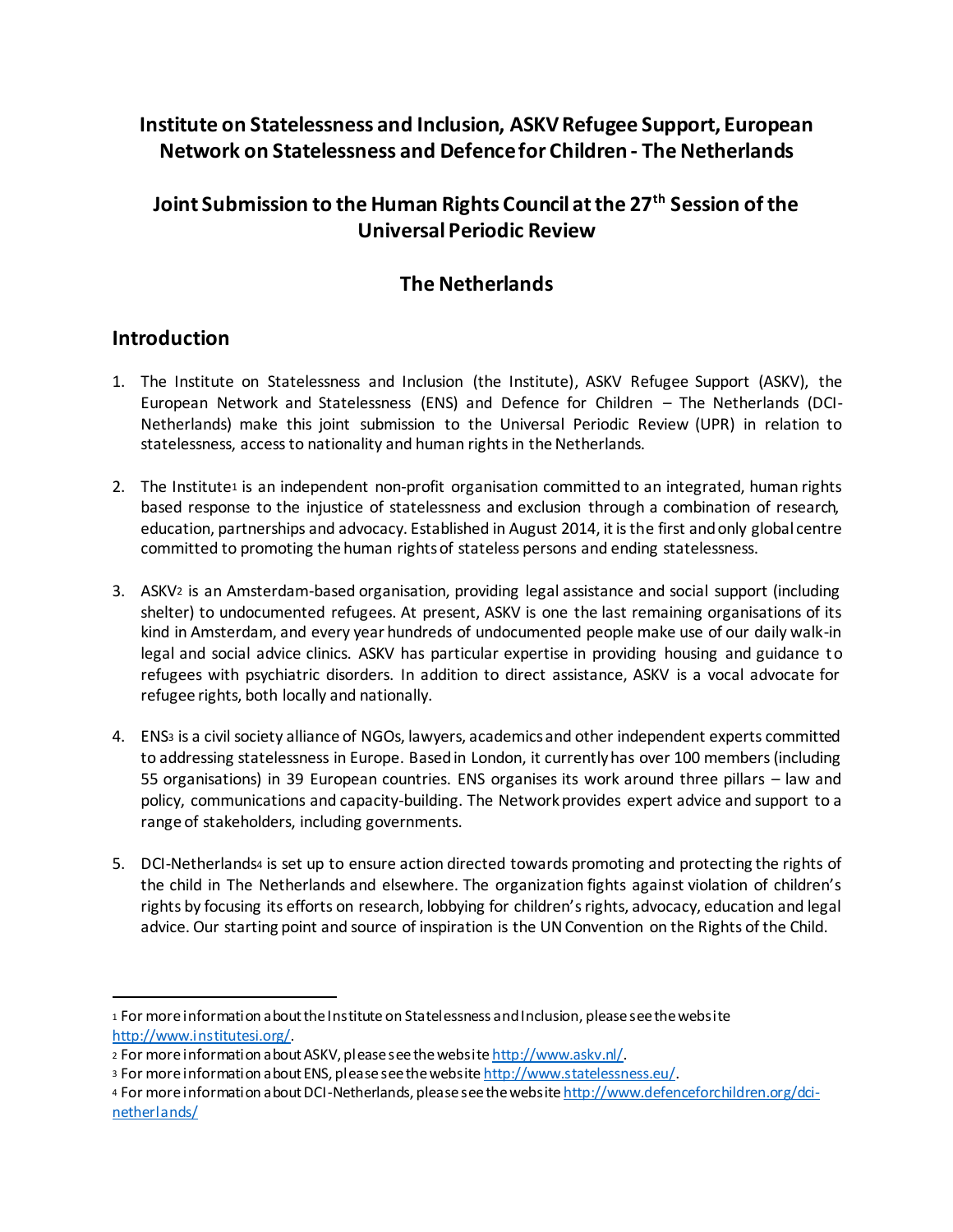6. This submission focuses on children's right to a nationality, identification of stateless persons, detention of stateless persons and those at risk of statelessness and protection of stateless refugees in the Netherlands. It draws on experience with research, advocacy, litigation, awareness raising and direct support by the co-submitting organisations and their partners, performed both in the Netherlands and internationally. Among other resources, it draws extensively on an ASKV and ENS report and related publications entitled *"Protecting Stateless Persons from Arbitrary Detention in the Netherlands"*.<sup>5</sup>

# **The Universal Periodic Review of the Netherlands under the First and Second Cycle (2008, 2012)**

7. The Netherlands were first subjected to the UPR on 15 April 2008, at Session 1 of the First Cycle, and subsequently on 31 May 2012, at Session 13 of the Second Cycle of the UPR. Despite various ongoing concerns regarding the right to a nationality and the human rights of stateless persons in the Netherlands, it did not receive recommendations that directly relatedto statelessness or the right to a nationality in either of these sessions. Various recommendations were however made during the Netherlands'second review, including on the topics of addressing arbitrary detention, implementing alternatives for detention of undocumented immigrants and ratifying the International Convention on the Protection of the Rights of All Migrant Workers and Members of Their Families. These recommendations and the response of the Netherlands are set out below:

| Recommendation                                        | <b>Response</b>                           |
|-------------------------------------------------------|-------------------------------------------|
| 98.112. "Due to the criminalization of irregular      | This recommendation was 'noted' by<br>the |
| residency in the country, design alternatives for the | Netherlands.                              |
| detention of irregular or undocumented immigrants"    |                                           |
| - by Brazil                                           |                                           |
| 98.108. "Introduce measures to reduce detention of    | This recommendation was 'accepted' by the |
| individuals solely for immigration purposes and       | <b>Netherlands</b>                        |
| consider other alternatives than detention to use     |                                           |
| when possible" $-$ by Sweden                          |                                           |
| 98.2. "Consider ratifying the ICRMW" - by Mexico      | This recommendation was 'rejected' by the |
|                                                       | Netherlands                               |

#### **The international obligations of the Netherlands**

l

8. The Netherlands has ratified nearly all core international and regional human rights treaties. Stateless persons benefit from the general application of international human rights standards found in these core treaties, including non-discrimination, adequate standard of living and equality before the law. <sup>6</sup>

<sup>5</sup> To access the report and related documents, visit http://www.statelessness.eu/resources/protecting-statelesspersons-arbitrary-detention-netherlands.

<sup>6</sup> There are a few exceptions under international human rights in which stateless persons are restricted, such as in the right to vote or to be elected to political office.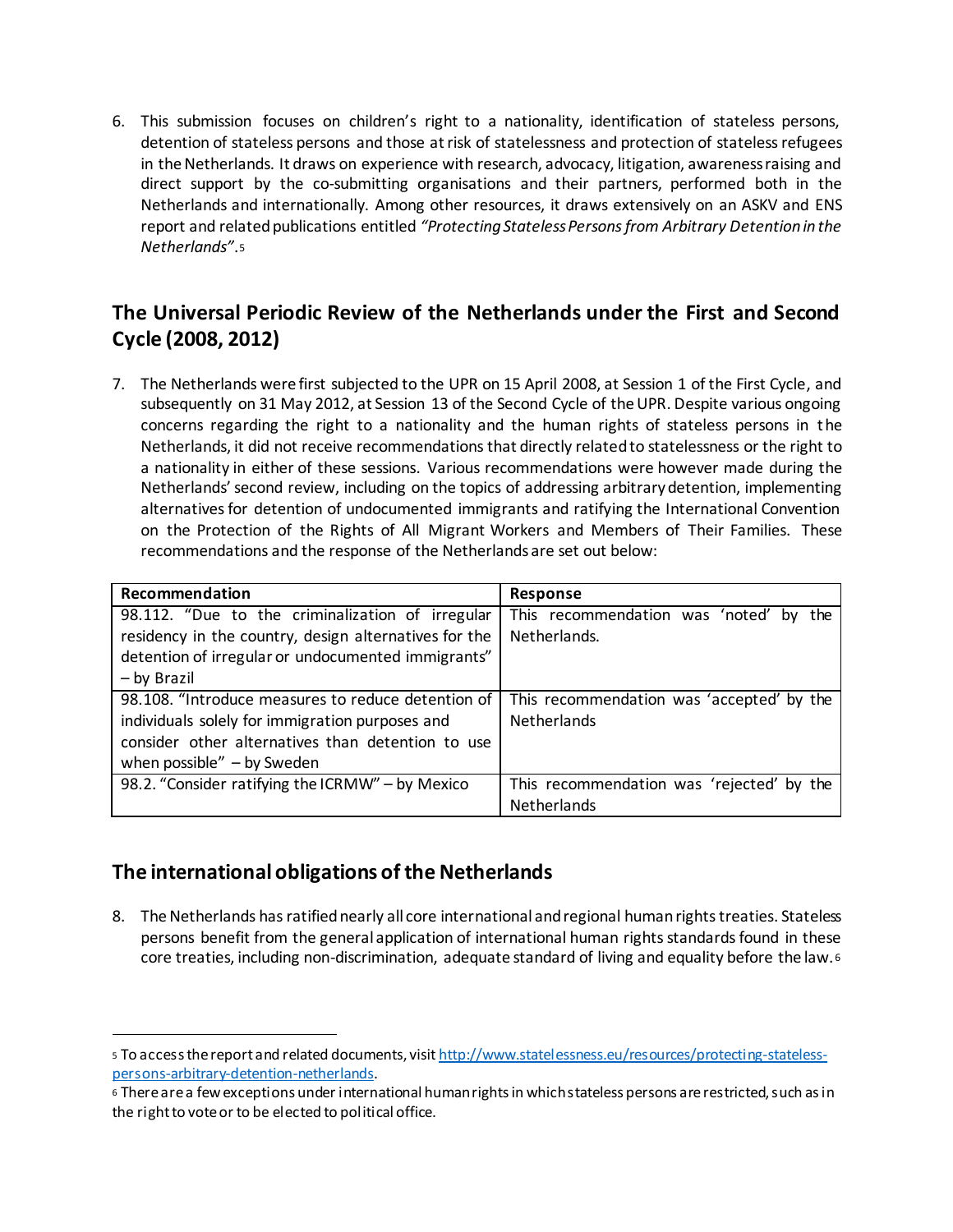- 9. The specific right to a nationality and/or protection of stateless persons is further reinforced by a varietyof these instruments, including the International Covenant on Civil and Political Rights (ICCPR, Article 24), the Convention on the Elimination of all forms of Discrimination Against Women (Article 9), and the Convention on the Rights of the Child (CRC, Article 7) to which the Netherlands is a Party. The Netherlands has furthermore ratified the 1954 Convention Relating to the Status of Stateless Persons (1954 Convention), the 1961 Convention on the Reduction of Statelessness (1961 Convention) and the European Convention on Nationality (ECN), all of which oblige States Parties to take certain measures to protect persons who are stateless or at risk of statelessness.
- 10. The Netherlands has additional international and regional obligations to protect the liberty and security of all persons and to protect against arbitrary and unlawful detention. These obligations derive from the ICCPR (Article 9), the European Convention on Human Rights (ECHR, Article 5), the Charter of Fundamental Rights of the European Union (Article 6) and the European Union (EU) Returns Directive (Article 15), all of which protect the right to liberty and security of the person and freedom from arbitrary detention. Importantly, Article 26 of the 1954 Convention additionally requires States to permit stateless persons "*lawfully in*" their territory to choose their place of residence and move freely within the State.<sup>7</sup>

### **Statelessnessin the Netherlands**

11. The government of the Netherlands estimates there are 4,000-5,000 stateless persons in the country, whereas UNHCR estimates the number to be around 10,000.<sup>8</sup> There are also more than 80,000 individuals whose nationality is deemed 'unknown' currently registered in the Netherlands.<sup>9</sup> As this submission points out, these statistics misrepresent the likely real number of stateless persons in the Netherlands. While an unidentified number of stateless persons (or people at risk of statelessness) may be hidden within the figure of persons with 'unknown nationality', the majority are immigrants who were undocumented at the time of registration with their municipality. At the same time, it must be emphasised that efforts to pin down exact numbers of stateless persons are frustrated by the current absence of a dedicated determination mechanism (although its establishment was announced in September 2014). It is possible to be recorded as 'stateless' in the population register which is administered by the municipalities, but this is only open to stateless persons who are legally residing in the country and who have documentary evidence to prove their stateless status beyond doubt. The requirement of legal stay and the substantial burden of proof likely cause a large number of stateless (and at risk) individuals to go unidentified. Without formal determination of their status, they may experience substantial difficulties in accessing rights accorded to them under the Statelessness Conventions. Furthermore, the lack of accurate statistical data is a matter of concern because failure

<sup>8</sup> Government information about statelessness [*Rijksoverheid]*, available at https://www.rijksoverheid.nl/onderwerpen/nederlandse-nationaliteit/inhoud/staatloosheid. Both of these estimates were recently featured in the newspaper Trouw: Hans Marijnissen, Aantal staatlozen in Nederland groeit [*Number of stateless persons in the Netherlands is growing]*, 14 September 2016. Available at http://www.trouw.nl/tr/nl/39681/nbsp/article/detail/4376168/2016/09/14/Aantal-staatlozen-in-Nederlandgroeit.dhtml.

1

<sup>7</sup> In line with UNHCR observations the drafting history of the 1954 Convention affirms that persons who have applied to remain in a country based on their statelessness are 'lawfully in' that country. UNHCR,*Handbook on Protection of Stateless Persons*(30 June 2014, 'UNHCR Statelessness Handbook'), para 135. Available at http://www.refworld.org/docid/53b676aa4.html.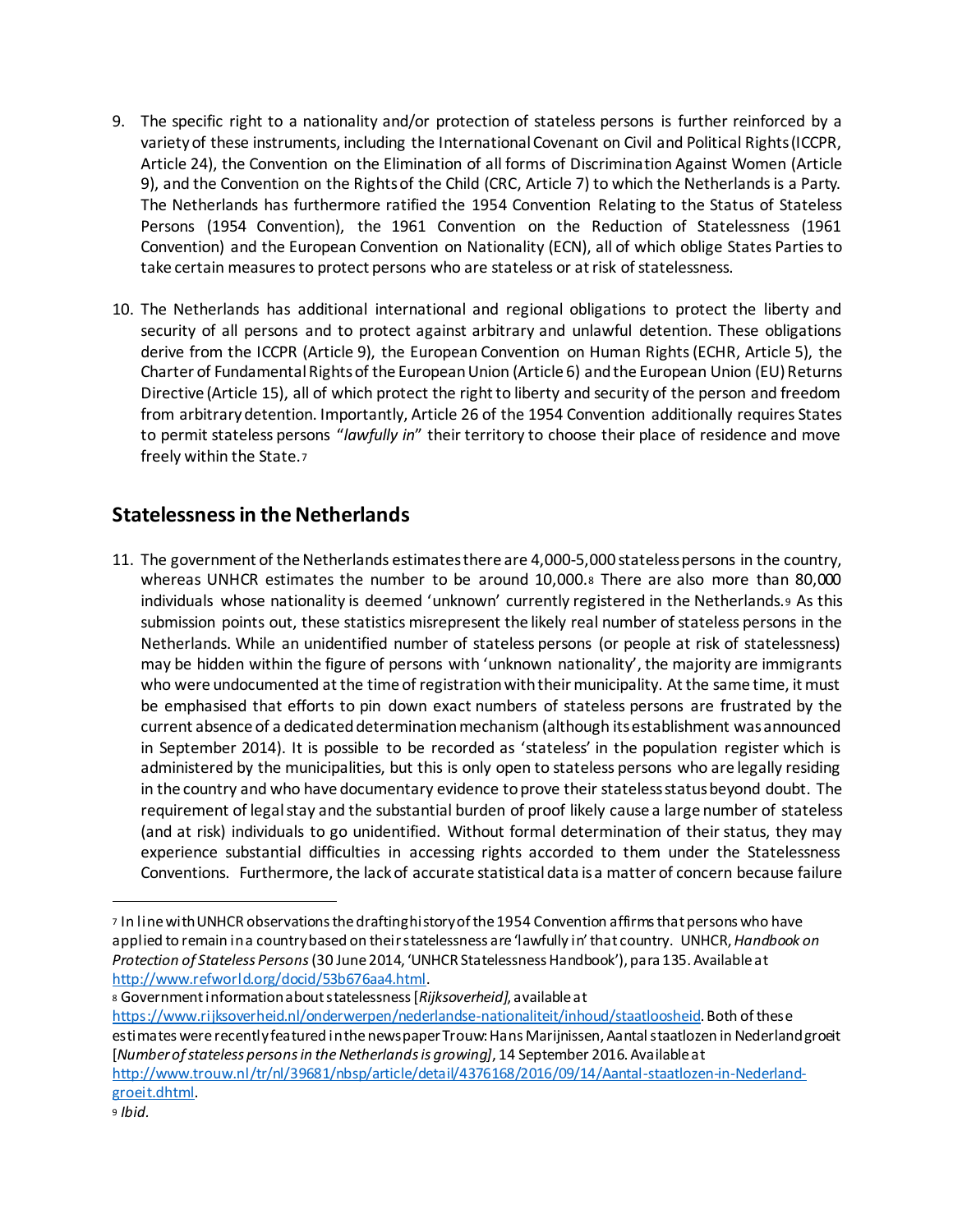to comprehend the true scale of the issue or to identify individual stateless persons makes it extremely difficult to respond both at a policy level and in terms of protecting the individual rights of stateless persons.

- 12. Despite the lack of accurate statistical data, it is possible to categorise stateless persons in the Netherlands into two main groups. The first (and likely smaller group) consists of children who were born in the Netherlands but whose right to acquire a nationality was denied, resulting in their statelessness. The second (larger) group comprises stateless persons/those at risk of statelessness who migrated to and live in the Netherlands. This group will include people whose statelessness was evident before they migrated as well as those whose statelessness became apparent upon failed attempts to remove them from the country. In terms of legal status, this groups includes a mix of refugees, asylum seekers, irregular migrants and those who have legal stay rights.
- 13. Regardless of which group they belong to, all stateless persons in the Netherlands are vulnerable to discrimination and face serious human rights challenges, as this submission aims to demonstrate.

### **The right of every child to acquire a nationality**

14. The 1961 Convention requires States to grant nationality to persons born in their territory 'who would otherwise be stateless'.<sup>10</sup> Furthermore, both the ECN and 1961 Convention obligate that foundlings automatically acquire nationality.<sup>11</sup> The most important human rights provision related to the child's right to acquire a nationality is Article 7 of the CRC, which requires that:

*"1) The child shall be registered immediately after birth and shall have the right from birth to a name, the right to acquire a nationality and, as far as possible, the right to know and be cared for by his or her parents.* 

*2) States Parties shall ensure the implementation of these rights in accordance with their national*  law and their obligations under the relevant international instruments in this field, in particular *where the child would otherwise be stateless."*

- 15. International law also sets out rules and timeframes for the acquisition of nationality by children who would otherwise be stateless. Both the ECN and the 1961 Convention set out various criteria according to which nationality should be acquired by such children, either at birth or later in life.<sup>12</sup> The current practice of the Netherlands is assessed against these criteria later in this submission. Importantly, guiding principles of the CRC including the right to non-discrimination and the best interests of the child, further dictate the manner in which these provisions are to be implemented.<sup>13</sup>
- 16. Despite these international obligations, Dutch law currently only allows children born in the country, who have been stateless since birth, the right to opt for Dutch citizenship after an uninterrupted

<sup>10</sup> 1961 Convention, Article 1.

<sup>11</sup> 1997 European Convention on Nationality, Article 6 (1) (b); 1961 Convention on the Reduction of Statelessness, Article 2.

<sup>12</sup> 1997 European Convention on Nationality, Article 2 (6) (b); 1961 Convention on the Reduction of Statelessness, Article  $1(2)(a)$  and  $(b)$ .

<sup>13</sup> 1989 Convention on the Rights of the Child, Articles 2 and 3.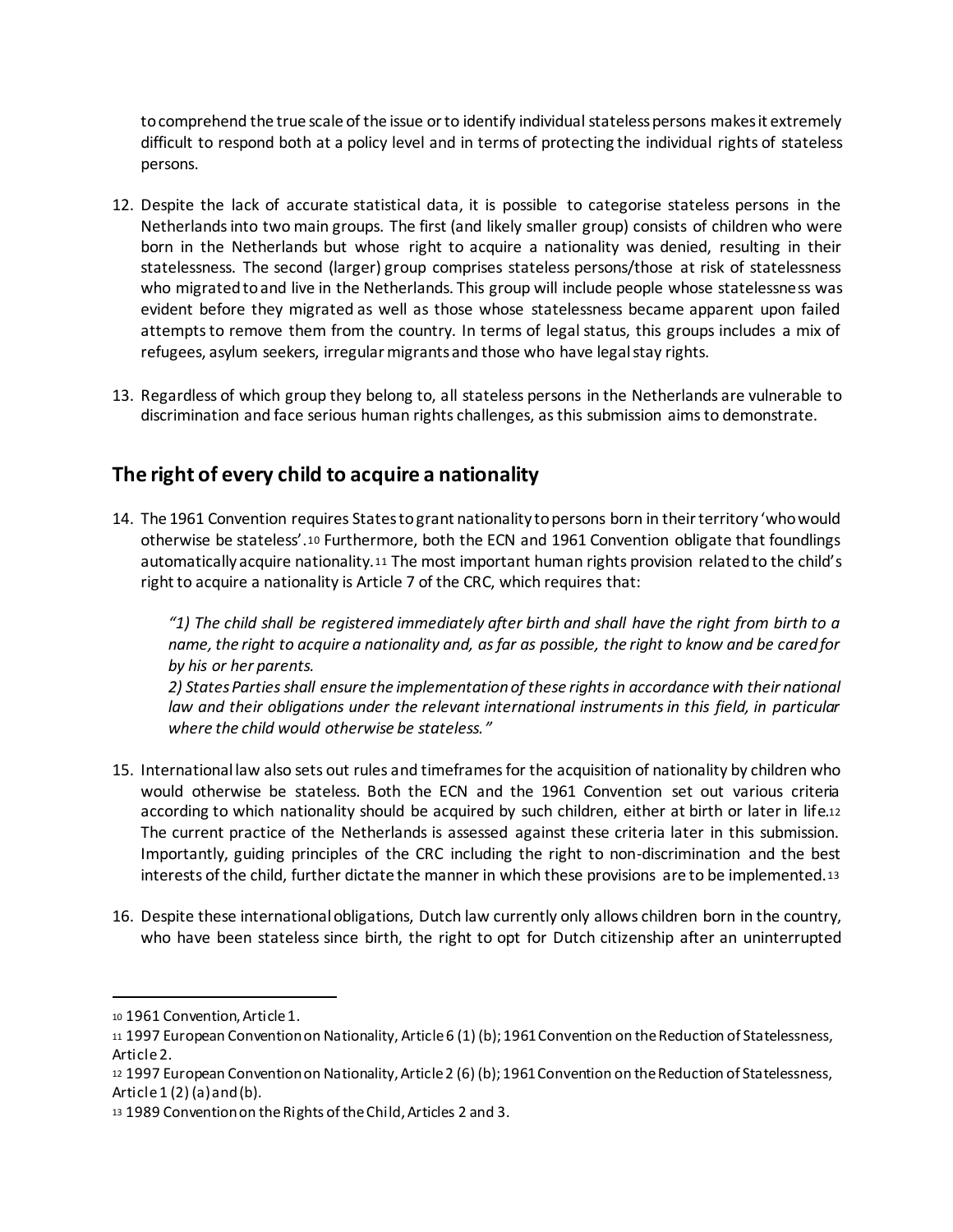period of at least three years of *legal* residence.<sup>14</sup> The legal residence requirement in this provision is contrary to the Netherlands' international obligations meaning that some children born in the country will not be able to acquire Dutch nationality, purely because their parents are irregular migrants. Various actors and organisations including the UNHCR and the Dutch Advisory Committee on Migration Affairs *(ACVZ)* have critiqued this provision and pointed out that it is contrary to both the 1961 Convention and the CRC with regard to the prevention of childhood statelessness.<sup>15</sup> These organisations have recommended that the legal residence requirement be dropped. <sup>16</sup>

17. Significantly, the Commissioner for Human Rights of the Council of Europe stated in 2014 that:

*"In 2012, 5,641 children born in the Netherlands who were five years old or older were still registered as being of unknown nationality. […] Another concern is that, under Dutch law, the granting of Dutch nationality to a child who would otherwise be stateless only applies to children who have been lawfully resident in the Netherlands for three years, contrary to the 1961 UN Convention […] which only requires habitual residence. According to the ACVZ, registration statistics suggest that at least 85 stateless children born in the Netherlands could have acquired Dutch nationality by now were it not for this added condition of lawful residence. […]*

*the Commissioner strongly recommends that the Dutch authorities find solutions for stateless children born in the Netherlands, notably by rescinding the requirement of lawful stay for their acquisition of Dutch nationality. The Commissioner also recalls that in its Recommendation on the Nationality of Children, the Committee of Ministers stressed that member states should register children as being of unknown nationality only for as short a period of time as possible."<sup>17</sup>*

- 18. Responding to these criticisms, in November 2014, the Dutch government proposed a provisional amendment to the Dutch Nationality Act18 that aims to enable stateless children born in the Netherlands with no legal residence to opt for Dutch citizenship. <sup>19</sup> While the proposed amendment is to be welcomed, it only partially addresses the above concerns, as it retains three problematic conditions:
	- I. The stateless child is required to have had a factual residence<sup>20</sup> in the Netherlands of five consecutive years;

<sup>14</sup> Dutch Nationality Act, Article 6 (1) (b).

<sup>15</sup> Compare Article 4 of the 1961 Convention and Article 7 of the CRC.

<sup>16</sup> ACVZ, *No Country of One's Own* (The Hague: ACVZ, September 2014), in particular Recommendation 5, 74, available at https://acvz.org/en/pubs/no-country-of-ones-own/; UNHCR, *Mapping Statelessness in the Netherlands* (The Hague: UNHCR, November 2011), in particular Recommendation 19, p. 63, available at http://www.refworld.org/docid/4eef65da2.html.

<sup>17</sup> Commissioner for Human Rights of the Council of Europe, *Report by Nils Muiznieks following his visit to the Netherlands from 20-22 May 2014* (October 2014).

<sup>18</sup> *Rijkswet op het Nederlanderschap.*

<sup>19</sup> Letter of the State Secretary for Security and Justice and Minister for Immigration [*Staatssecretaris van Veiligheid en Justitie*]to the House of Representatives [*Tweede Kamer*], *Kamerstukken II* 2014/15, 19637, no. 1917. Note that this is not a full-fledged legislative proposal, but it is a concrete plan to amend the Dutch Nationality Act as a reaction on one of the recommendations by *ACVZ*.

<sup>20</sup> The concept of 'factual residence' is comparable to 'habitual residence'. See also UNHCR, *Guidelines on Statelessness No. 4: Ensuring Every Child's Right to Acquire a Nationality through Articles 1-4 of the 1961*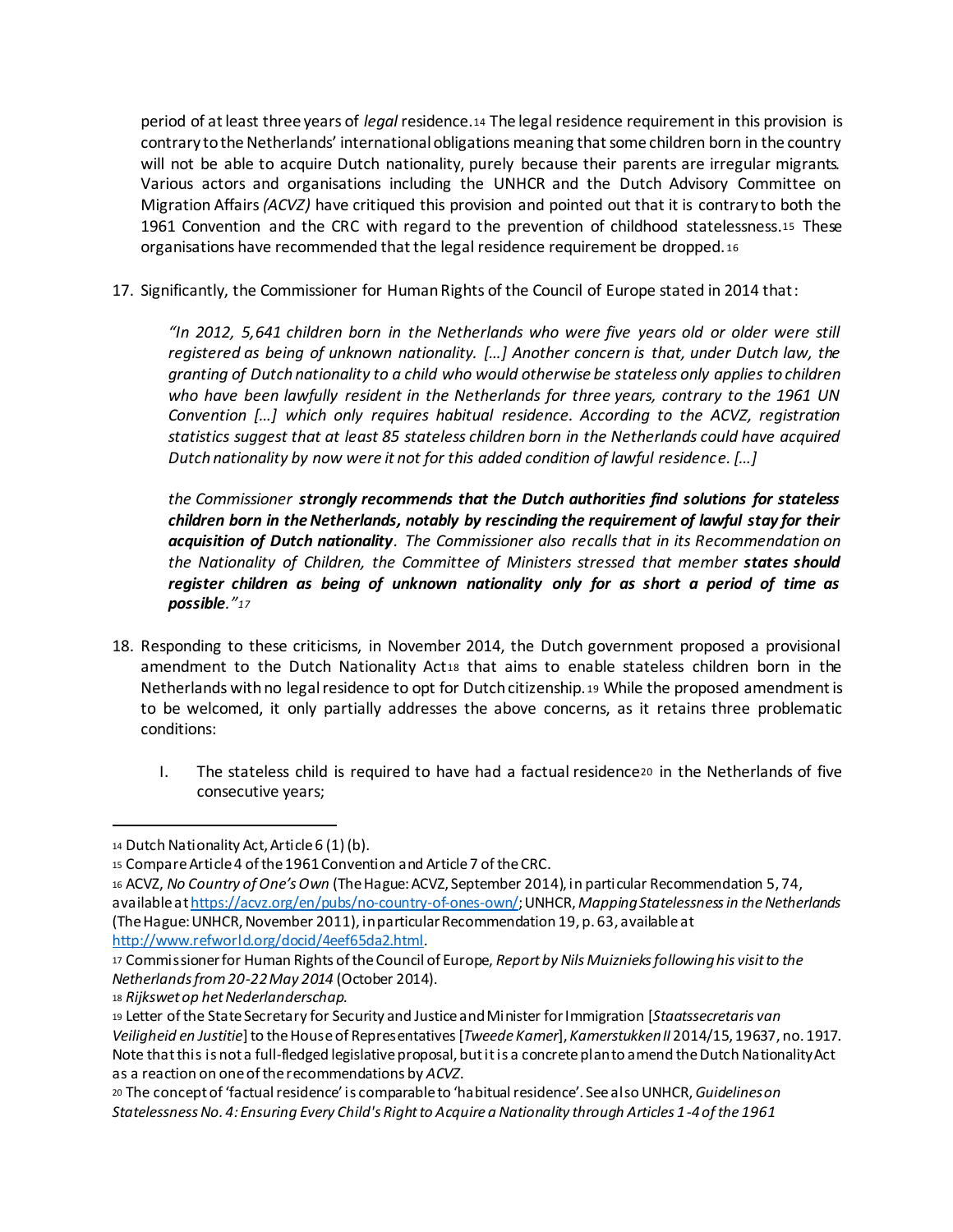- II. At least one of the parents of the stateless child should not be able to resolve the statelessness of the child through his or her own actions, e.g. by reporting the child's birth to the country of origin's embassy so the child may acquire its nationality; and
- III. The residence of the child should be stable: the parents should not have obstructed their departure or evaded supervision by the Immigration and Naturalisation Service *(IND)*, the Repatriation and Departure Service, the Central Agency for the Reception of Asylum Seekers or the Aliens Police *(Vreemdelingenpolitie)* in the context of any obligation to report to the relevant authorities.
- 19. The Committee on the Rights of the Child, UNHCR and academic experts have already pointed out that (some of) these conditions are problematic in light of the Netherlands' obligations under international human rights law.<sup>21</sup> Most notably, in its most recent review of the Netherlands, the Committee on the Rights of the Child:

*"recommends that the State party ensure that all stateless children born in its territory, irrespective of residency status, have access to citizenship without any conditions. In particular, it recommends the State party not to adopt the proposed requirement of parents' cooperation with the authorities."*<sup>22</sup>

The third condition is thus particularly problematic as it does not comply with the CRC, the 1961 Convention or the ECN. Article 2(2) of the CRC says that States Parties shall take all appropriate measures to ensure that the child is protected against all forms of discrimination or punishment on the basis of the status, activities, expressed opinions, or beliefs of the child's parents, legal guardians, or family members. The third condition of the proposed amendment however solely concerns the actions or inactions of the parent(s) or guardians of the child. Therefore, children could be discriminated against or punished by being denied the right to acquire Dutch nationality, based on whether their parents cooperate with the authorities. This is in contravention of the principles of nondiscrimination and the best interests of the child.<sup>23</sup>

20. This condition also undermines the right to private life protected under the ECHR. According to the European Court of Human Rights, when laws which are aimed to penalise parents, also *"affect the children themselves, whose right to respect for private life […] is substantially affected. Accordingly, a* 

1

*Convention on the Reduction of Statelessness*(21 December 2012) HCR/GS/12/04, para 41; UNHCR, *UNHCR's legal observations regarding the Proposal to amend the Nationality Act - Conditions to grant stateless children born in the Netherlands the right to apply for Dutch nationality* (30 January 2015) available online at http://www.refworld.org/docid/5617c2c74.html.

<sup>21</sup> *CRC Concluding Obligations on the fourth periodic report of the Netherlands* (8 June 2015) CRC/C/NDL/CO/4; UNHCR, *UNHCR's legal observations regarding the Proposal to amend the Nationality Act - Conditions to grant stateless children born in the Netherlands the right to apply for Dutch nationality* (30 January2015) available online at http://www.refworld.org/docid/5617c2c74.html; Katja Swider & Caia Vlieks, *Voorgestelde nieuwe optie voor Nederlanderschap. Discriminatie van staatloze kinderen zonder wettig verblijf* [Proposed*new option for acquisition of Dutch nationality. Discrimination of stateless children without legal residence*] (2016) 4 Asiel & Migrantenrecht [*Asylum & Migration Law*] 168.

<sup>22</sup> *CRC Concluding Obligations on the fourth periodic report of the Netherlands* (8 June 2015) CRC/C/NDL/CO/4, para 33.

<sup>23</sup> Convention on the Rights of the Child, Article 3(1).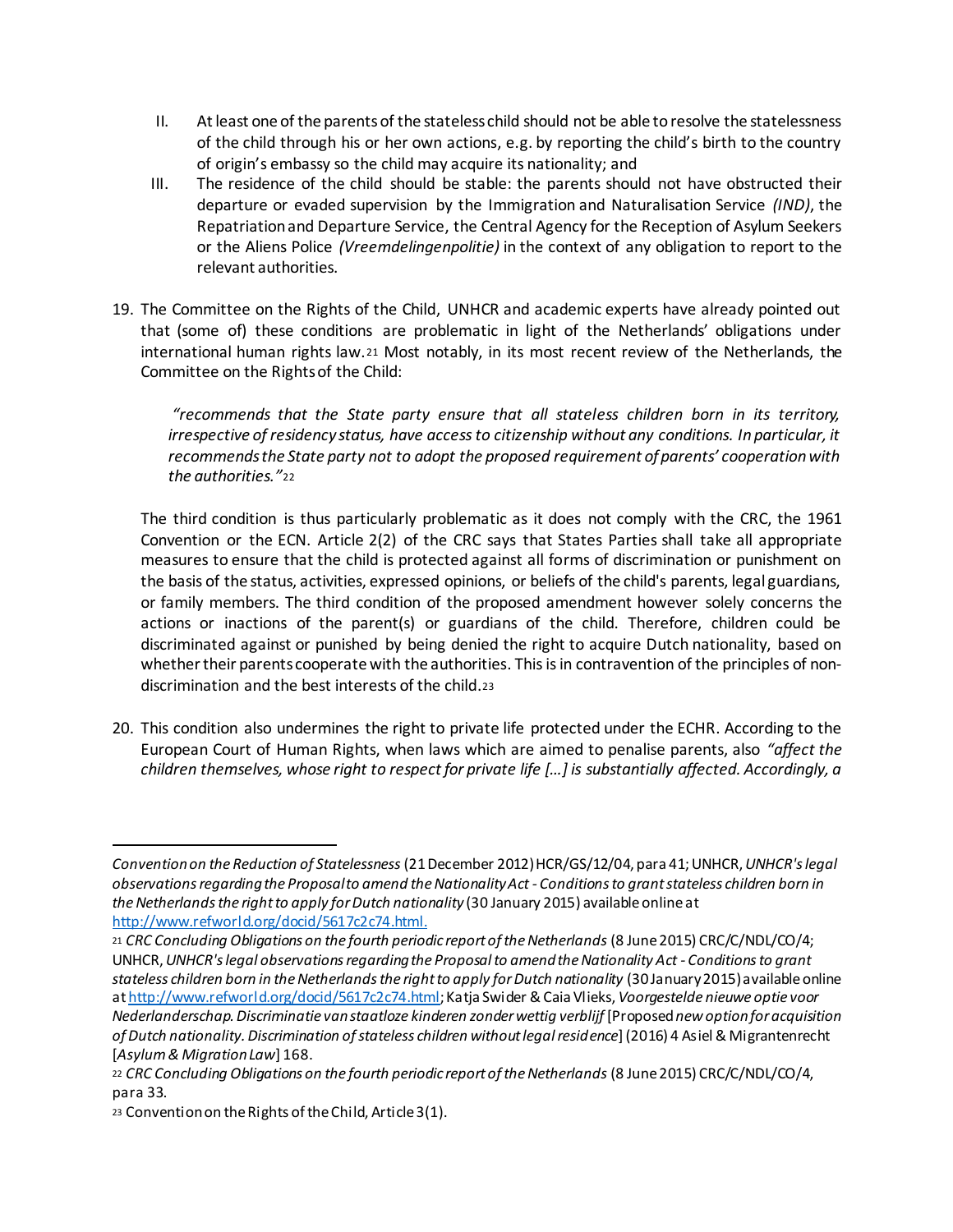*serious question arises as to the compatibility of that situation with the child's best interests, respect for which must guide any decision in their regard."*<sup>24</sup>

- 21. The wording of the third condition moreover resembles the 'cooperation' requirement of the Child Pardon Act [Kinderpardonregeling] of 2013, which grants residency to children who have been residing in the Netherlands for at least five years after applying for asylum. <sup>25</sup> This requirement has been the major impediment for granting residency permits under the Child Pardon Act and since 2013, 95% of all requests have been denied, mainly due to the cooperation requirement.<sup>26</sup>
- 22. Furthermore, as alluded to above, both the 1961 Convention and the ECN allow for an exhaustive number of specific conditions that may be attached to granting nationality to otherwise stateless children born in the territory of States Parties. The 1961 Convention only allows (one or more of) the following four conditions to be attached to an application for nationality of such a child: 1) a fixed period for lodging an application immediately following the age of majority; 2) habitual residence in the Contracting State for a fixed period, not exceeding five years immediately preceding an application nor ten years in all; 3) restrictions on criminal history; 4) the person has always been stateless. <sup>27</sup> The ECN only allows the application to be made subject to the lawful and habitual residence on the territory for a period not exceeding five years immediately preceding the lodging of the application.<sup>28</sup> The third requirement of 'stable residence' as defined in the proposed amendment is not one of these conditions, and is therefore contrary to the 1961 Convention and ECN.

## **The identification and integration of stateless persons**

l

23. The Netherlands presently does not have a dedicated mechanism to identify statelessness. The identification of stateless persons is however of utmost importance in guaranteeing the rights of stateless persons living in the country. In its Handbook on Statelessness, UNHCR observes that "*although the 1954 Convention does not explicitly address statelessness determination procedures, there is an implicit responsibility for States to identify stateless persons in order to accord them* 

http://www.statelessness.eu/sites/www.statelessness.eu/files/ENS\_NoChildStateless\_final.pdf.

<sup>24</sup> European Court of Human Rights, *Mennesson v. France,* Application No. 65192/11, 26 June 2014, para 99. <sup>25</sup> The Child Pardon Act can be found at

<sup>26</sup> Defence for Children –The Netherlands, *Annual Report on Child Rights,* 2016, pages 26 and 27. Available at, https://www.defenceforchildren.nl/images/68/4572.pdf

<sup>27</sup> 1961 Convention, Article 1(2). That this list is exhaustive is also clear from UNHCR, *Guidelines on Statelessness No. 4: Ensuring Every Child's Right to Acquire a Nationality through Articles 1-4 of the 1961 Convention on the Reduction of Statelessness*(21 December 2012) HCR/GS/12/04, para36. See furthermore ENS, *Ending Childhood Statelessness: A Comparative Study of Safeguards to Ensure the Right to a Nationality for Children Born in Europe*, ENS Working Paper 01/16, which complements the earlier report on childhood statelessness by ENS: ENS, *No Child Should Be Stateless*(ENS 2015), available online at

<sup>28</sup> European Convention on Nationality, Article 6 (2) (b). Note the difference between the 1961 Convention, which allows States to only require habitual residence, and the ECN, which allows States to require lawful and habitual residence. States that are party to both the 1961 Convention and the ECN, like the Netherlands, should comply with both treaties and can hence not require lawful and habitual residence, but only habitual residence. See on this matter alsoKatja Swider & Caia Vlieks, 'Voorgestelde nieuwe optie voor Nederlanderschap. Discriminatie van staatloze kinderen zonder wettig verblijf' *[Proposed new option for acquisition of Dutch nationality. Discrimination of stateless children without legal residence]* (2016) 4 Asiel & Migrantenrecht *[Asylum & Migration Law]* 170; UNHCR, *Mapping Statelessness in the Netherlands*(The Hague: UNHCR 2011) para 117.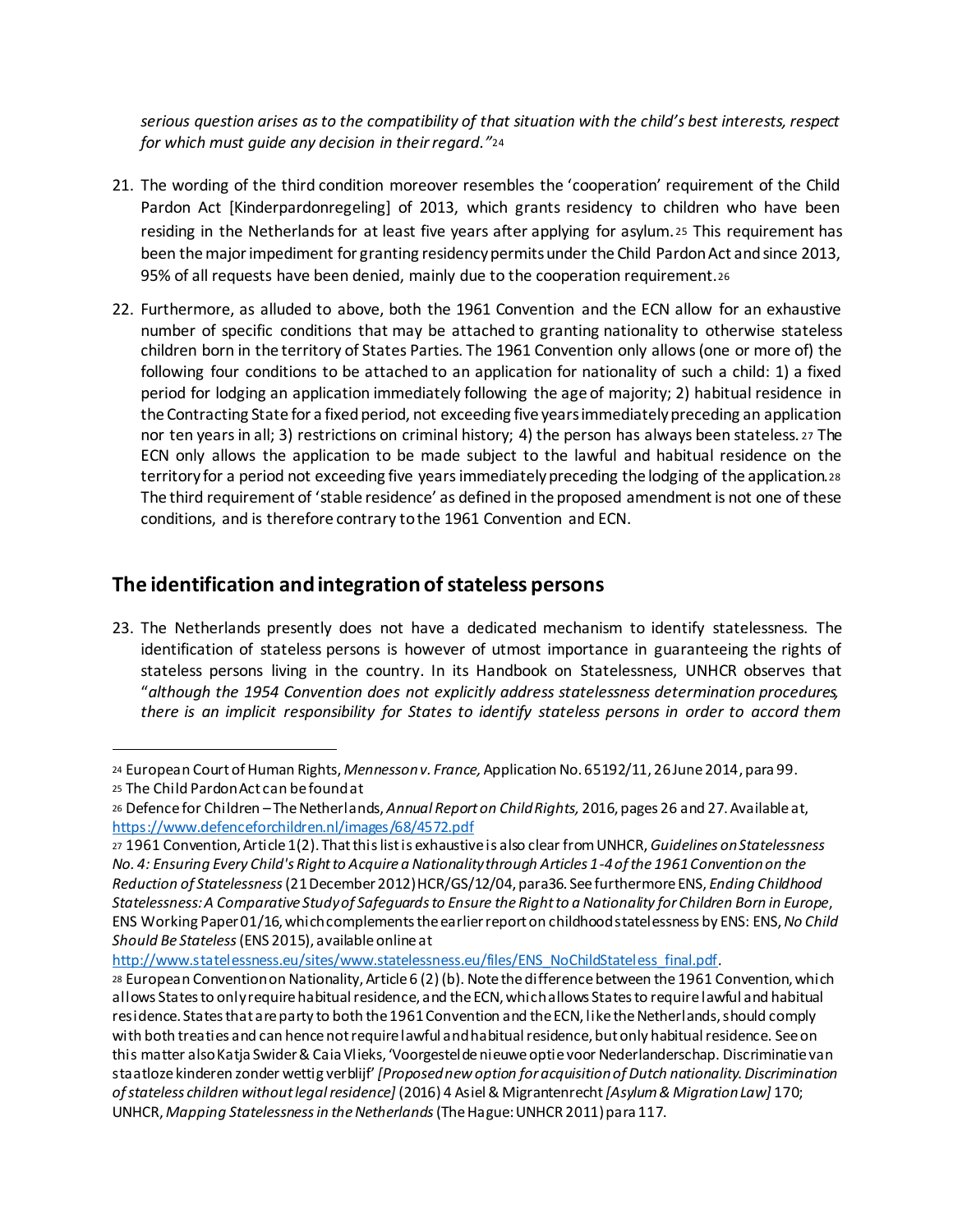*appropriate standards of treatment under the Convention*."<sup>29</sup> The obligation to identify statelessness is also inherently related to other international human rights. When particular rights, such as the liberty and security of the person are engaged the identification of stateless persons is of juridical relevance. Without accurate identification of stateless persons there is moreover a lack of insight into the extent of statelessness and a lack of ability to monitor their status and treatment.

- 24. Plans exist to introduce a statelessness determination procedure (SDP), the legislation for which is expected to be tabled in Parliament towards the end of 2016.<sup>30</sup> The co-submitting organisations welcome this development but remain engaged to ensure that the new procedure is compliant with the international obligations of the Netherlands. In this regard, the likelihood that statelessness determination will not automatically result in the granting of residence status is a significant concern, as access to all social services and general participation in society is linked to lawful stay. In fact, the Netherlands would be the first country to deviate from a good practice established by all States that implemented SDPs before it, namely to grant legal residence upon determination of statelessness.<sup>31</sup> With the notable exception of the right to obtain an identity document under Article 27 of the 1954 Convention. By not linking determination with legal residence the proposed SDP runs the risk of becoming an empty gesture.
- 25. Until the new procedure is introduced, there are two ways in which stateless persons and those at risk of statelessness may be identified. Firstly, through the registration of individuals in the Basic Registration of Persons Database (BRP). However, this does not constitute a proper determination of statelessness. Registration in the BRP as a stateless person requires that the statelessness status of the person is already apparent and documented. The BRP thus registers the statelessness of those who can already prove this status, but does not determine statelessness. Moreover, only persons who are permitted to stay in the Netherlands can be registered in the BRP, while the 1954 Convention also enshrines rights to stateless persons who are not lawfully present in the country. Particularly children with no legal residence are often not registered in the BRP, because a document proving legal residency of the mother of the child seems to be a requirement for such registration.32 In the absence of recognition of their status, many rights enshrined in the Statelessness Conventions are in practice inaccessible, including their right to an identity or travel document. <sup>33</sup>
- 26. The lack of a dedicated SDP furthermore results in potentially stateless persons recorded in the BRP as having an unknown nationality.<sup>34</sup> Migrants without passports are generally recorded as such. <sup>35</sup> This

<sup>29</sup> UNHCR Statelessness Handbook, para 144.

<sup>30</sup> Letter of the State Secretary for Security and Justice and Minister for Immigration [*Staatssecretaris van Veiligheid en Justitie*]to the House of Representatives *(Tweede Kamer)*, *Kamerstukken II* 2013/14, 19637, no. 1889. Note that is again not a full-fledged legislative proposal, but it is a concrete plan to introduce a statelessness determination procedure as a reaction to one of the recommendations by the *ACVZ*.

<sup>31</sup> European Network on Statelessness, *Statelessness Determination and the Protection Status of Stateless Persons* (2013), 36.

<sup>32</sup> There appearsto be an exception for children who are born on Dutch soil and have their birth registered at the municipality with them needing to be registered in the BRP after six months. See Decision BRP [*Besluit BRP*], Article 21.

<sup>33</sup> Article 27 of the 1954 Convention compels State parties to *"issue identity papers to any stateless person in their territory who does not possess a valid travel document*". Article 28 provides for the right to a travel document for stateless persons who reside in the territory legally.

<sup>34</sup> ACVZ, *No Country of One's Own* (The Hague: ACVZ, September 2014) 36. <sup>35</sup> *Ibid.* 37.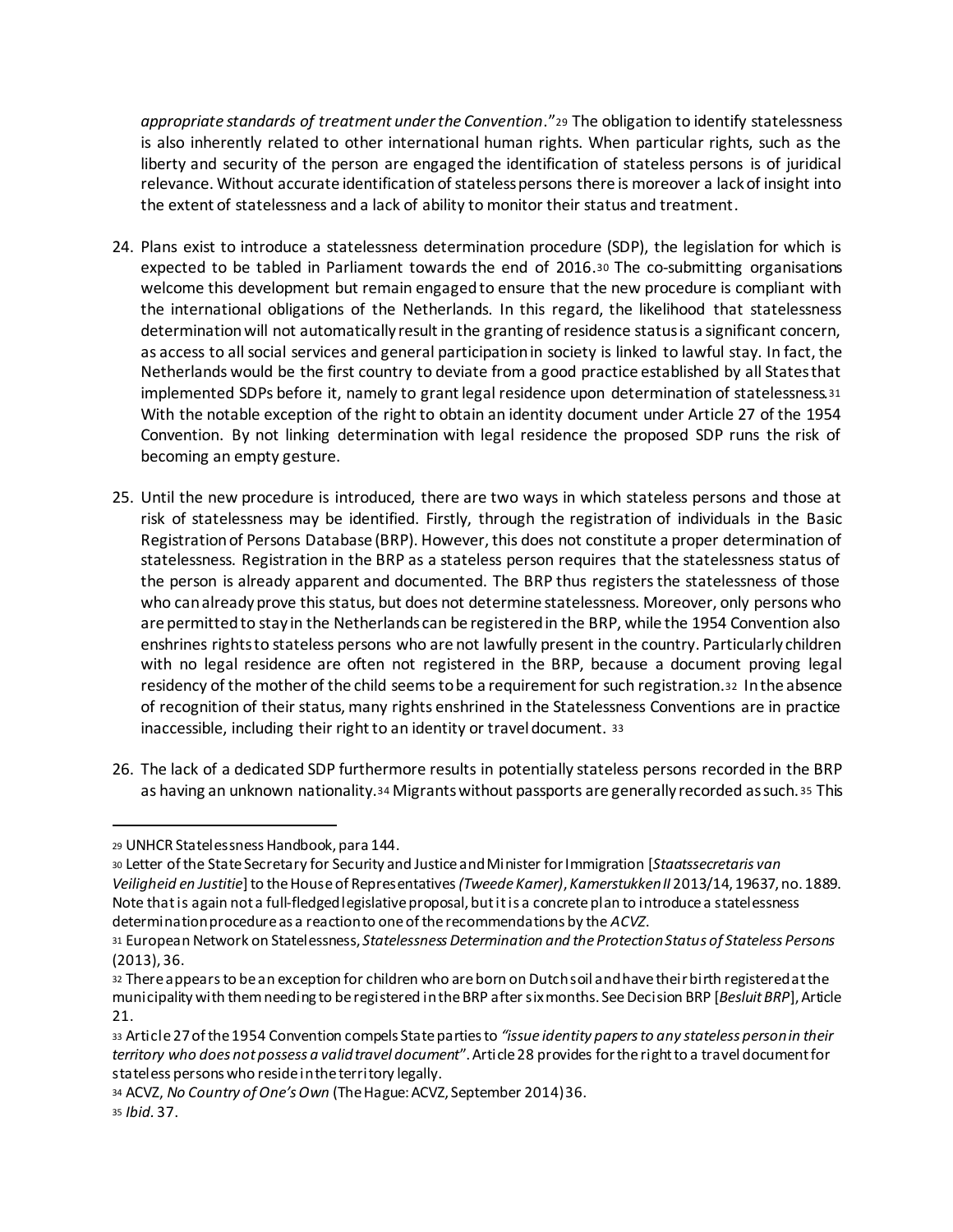status however determines neither a nationality nor the lack of a nationality and generally does not result in further investigation into the person's status.36 The existence of this category and the fact that people remain within it for many years, creates uncertainty and all kinds of problems such as the inability of the children of such persons to access naturalisation under the Dutch Nationality Act.<sup>37</sup>

- 27. The second, procedural recourse for stateless persons to regularise their residence is the so-called 'no-fault procedure'38, which grants a one-year renewable regular residence permit to persons who cannot leave the country despite their best efforts. The procedure was met with heavy criticism due to its one-sided and stringent burden of proof; its low approval rate; the absent formal recognition of statelessness and subsequent difficulty in invoking the rights enshrined in the Statelessness Conventions; the provision of considerable subjective discretion to immigration authorities; the requirement that there is no uncertainty about the applicant's identity and nationality; and finally the fact that an (often futile) asylum procedure has to be completed first. <sup>39</sup>
- 28. The Netherlands is obligated to facilitate naturalisation of stateless persons. Under the current legal framework, stateless persons who have not had their statelessness formally recognised due to the lack of a determination procedure do not benefit from the expedited process and are required – like all other persons – to establish at least five years of legal residence in the country and to present a passport as part of the procedure. Those whose statelessness status has been registered under the BRP have access to a facilitated naturalisation procedure open to stateless persons in the country following legal residency of just three years. While they are exempted from the obligation to present a passport, they are however still required to prove their identity through means of a birth certificate.<sup>40</sup> Given the lack of documents of many stateless persons and the unwillingness of most States to issue birth certificates for non-citizens, this requirement may still pose an insurmountable and discriminatory barrier to some, undermining the objective of facilitated naturalisation.

#### **The detention of stateless persons<sup>41</sup>**

29. The Netherlands may be commended for several positive developments over recent years, including positive planned amendments to its relevant national law and renewed commitment to the application of alternatives to immigration detention. A draft law with several revisions on the use of immigration detention was submitted to parliament on 30 September 2015, though these changes are not yet in effect. Significant revisions include those to Article 59 of the Aliens Act 2000, which currently allows for detention for the purpose of removal in the public interest or national security and stipulates that while detention is only permitted where a real prospect of removal exists, detention is to cease when "*the alien indicates he wishes to leave the Netherlands and the opportunity to do so exists*". If the amendments are accepted, detention will only be allowed as a measure of last resort after it has been established that no less intrusive measures can be used.

<sup>36</sup> *Ibid.*

<sup>37</sup> Dutch Nationality Act, Articles 6 (1) (b) and 8 (4).

<sup>38</sup> *Buitenschuldprocedure.* 

<sup>39</sup> For more details, see ENS and ASKV, *Protecting Stateless Persons from Arbitrary Detention in the Netherlands,*  2015.

<sup>40</sup> ACVZ, *No Country of One's Own* (The Hague: ACVZ, September 2014) 63.

<sup>41</sup> This section of the joint submission is directly attributed to the ENS and ASKV report, *Protecting Stateless Persons from Arbitrary Detention in the Netherlands,* 2015.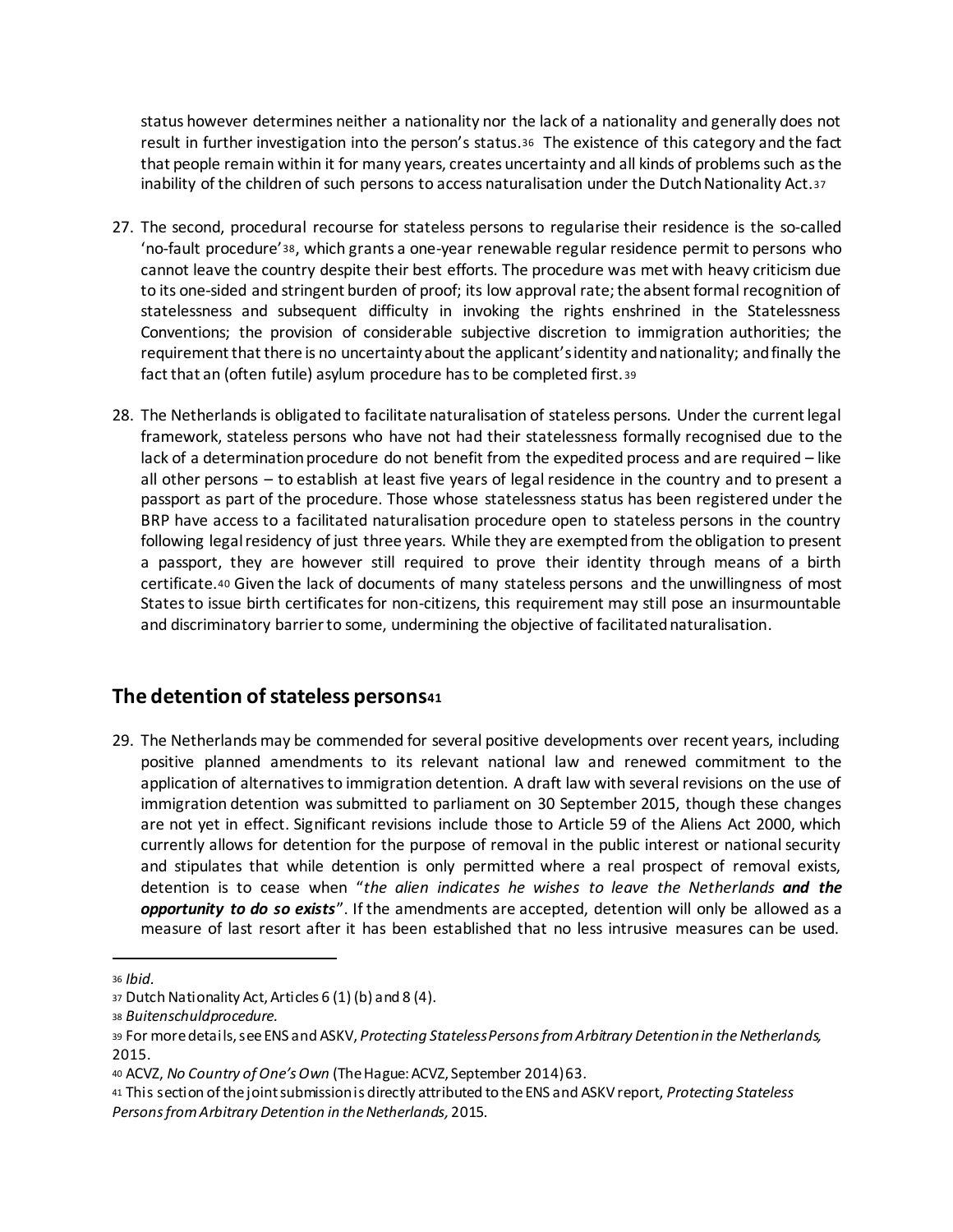Furthermore, the detaining authority will then be imposed with an 'investigative duty' to consider alternatives to detention. If necessary, "*detention shall be as short as possible*" and the detention of vulnerable groups requires additional motivation. Generally, the changes will harmonise Dutch legislation on the application of immigration detention more closely with the EU Returns Directive.

- 30. It is also important to note that immigration detention capacity of the Netherlands has declined from more than 3,000 cells detaining 12,485 persons in 2007 to 933 places in 2016.<sup>42</sup> It is however impossible to establish how many stateless persons and persons at risk of statelessness are detained, due to the statistical concerns raised above and the lack of a statelessness determination procedure. Despite these positive developments which have brought Netherlands' law and practice closer to its international and regional legal obligations, a number of problems remain deeply entrenched.
- 31. Alien detention in the Netherlands has the formal purpose of ensuring that people remain within sight of the government while preparing for their removal and should only be permitted where a real prospect of removal exists.<sup>43</sup> Formally, it is only allowed as a measure of last resort, after it has been established that no less intrusive measures can be used.<sup>44</sup> Contrary to the framework set out, evidence suggests that stateless persons are often detained without a thorough or realistic assessment of whether or how quickly deportation is possible as part of the administrative and judicial decision to do so. This puts stateless persons in a vulnerable position, as it is often impossible to safely remove stateless persons within a reasonable period of time, due to their statelessness status.
- 32. The lack of a statelessness determination procedure, is a significant concern in this regard, as the failure to identify statelessness or the risk of statelessness before a decision to remove or detain is made, often results in persons being arbitrarily detained. The new procedure, if integrally linked into the removal and detention decision making processes, would play a crucial role in this regard, by preventing the incarceration of persons whose return is *a priori* infeasible.
- 33. Immigration authorities moreover regularly assume return to be feasible for an entire population based on a single individual who received travel documents from the relevant State. In line with this is the general underestimation by removing (and detaining authorities) of the impact of noncooperation by diplomatic missions in removal proceedings.
- 34. The length of detention is also linked with the view to expulsion and may be longer for stateless persons. The EU Return Directive provides a number of clearly delineated instructions on the maximum length of detention, all of which have been transposed into national legislation: detention may not exceed six months initially but may be extended for another 12 months after judicial review. This extension may be approved due to a lack of cooperation, or because of "*delays in obtaining the necessary documentation from third countries*", a criterion which appears to disadvantage stateless persons. Problematically, the 'prospect of deportation' is often defined liberally by both the authorities and the judiciary, regularly leading to lengthy detention without achieving the stated purpose of removal. Specifically persons whose citizenship status is more complex, including those at risk of statelessness, are more likely to be detained for disproportionately long periods.

<sup>42</sup> ENS and ASKV, *Protecting Stateless Persons from Arbitrary Detention in the Netherlands,* 2015.

<sup>43</sup> Aliens Act 2000, Article 59.

<sup>44</sup> EU Returns Directive, as also reflected in the proposed changes to Article 59 of the Aliens Act.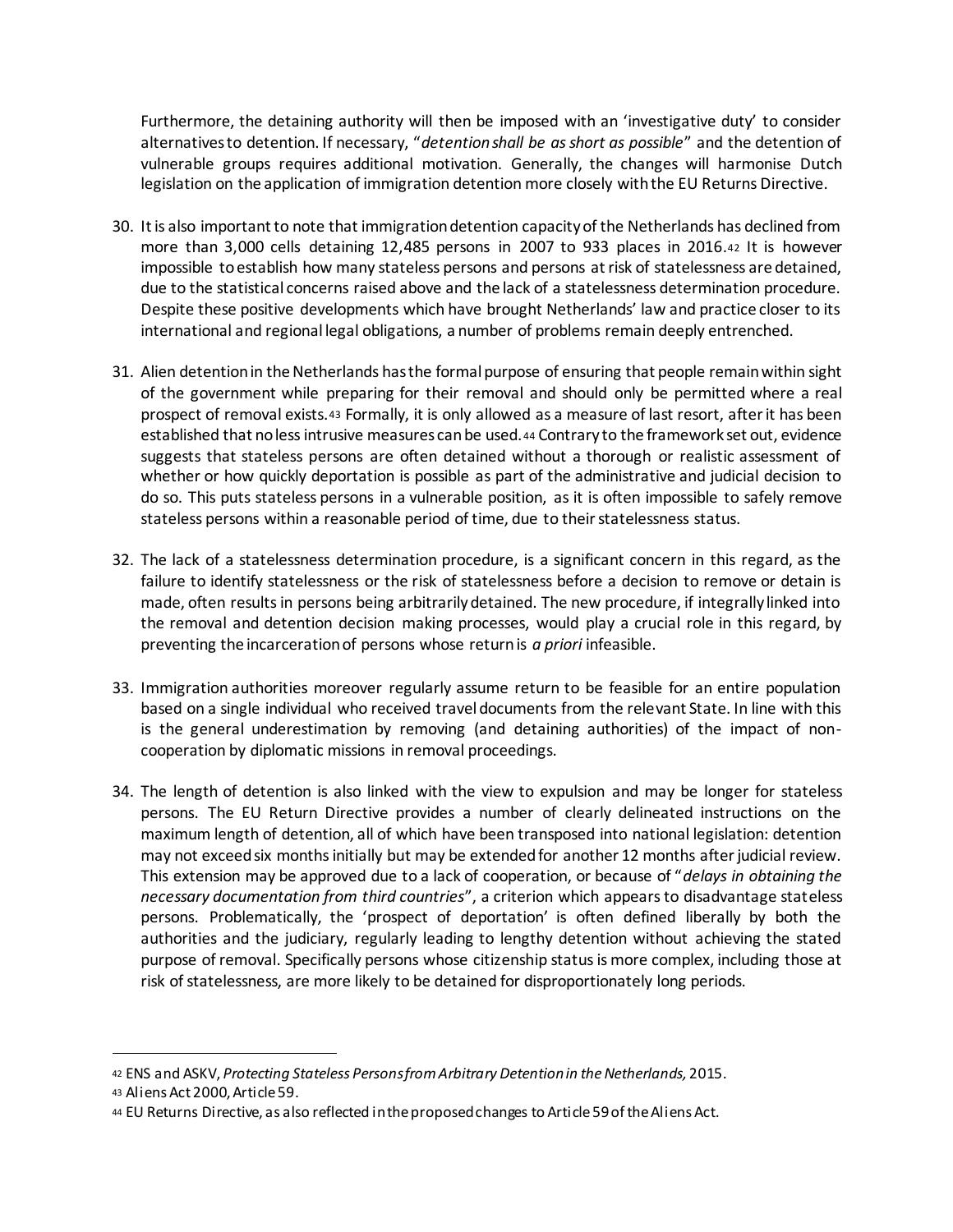- 35. Following release, stateless detainees are not given a legal status. This heightens the likelihood of repeat detention. In fact, 27% of all people in alien detention centres have been held at least once before and stateless persons are at a particular risk for such repeat detention. The theoretical duration of detention is moreover limitless, as it is possible to re-detain an alien immediately after release as long as the assistant public prosecutor presents new facts and circumstances.
- 36. The above described practices moreover expose stateless detainees to detention conditions that are a particular cause for concern for a group of people that is already vulnerable. The Aliens Act 2000 which governs the administrative deprivation of liberty does not address the specific vulnerabilities of the stateless and stateless detainees are under lock and key for 16 hours a day without any clarity as to how long they will be held. Unlike criminal detainees, those in administrative detention cannot work or access education. Visits are strictly regulated and visitors need to present a valid ID, something that stateless visitors may not be able to do. Until March 2015, strip- and cavity searches were standard practice. A particularly distressing practice is the use of solitary confinement, either as a disciplinary measure; or as a method of maintaining order.

### **Stateless refugees in the Netherlands**

- 37. The Netherlands facestwo realities relating to stateless refugees: the arrival of stateless refugees and asylum seekers and the birth on Dutch territory of children of refugees and asylum seekers who are stateless or at heightened risk of statelessness. According to available data, between September 2015 and August 2016 a total of 49,824 asylum applications were lodged in the Netherlands of which 3,535 were made by people who the IND recorded as stateless, amounting to 7% of all asylum applications.45 As such, 'stateless' is listed among the top ten 'countries' of origin during the same period. The nine countries on this list are also known to have pre-existing statelessness problems within their territory.<sup>46</sup>
- 38. Given the volume of stateless refugees and asylum seekers entering the Netherlands, asylum authorities require a degree of understanding of statelessness and its impacts in order to adequately assess vulnerability and risk. Importantly, where statelessness is a result of arbitrary deprivation of nationality, it may be a factor which is to be taken into consideration when determining a wellfounded fear of persecution. Additionally, failed asylum seekers may still be stateless or at risk of statelessness, and failure to determine this, often compounded by wrongly registering such persons as having a nationality they do not, or as having an 'unknown nationality' is likely to result in such persons being treated in a discriminatory manner and subjected to removal and detention which is arbitrary, as discussed above.
- 39. Children born to refugees and asylum seekers on Dutch territory may be at risk of statelessness due to the laws of their countries of origin and the gaps in Dutch nationality law discussed above. This is likely to be the case when the parents of such children are stateless and may also apply to some

<sup>45</sup> Statistics in Immigration and Naturalisation Service (IND) *Monthly report on Asylum Applications in the Netherlands and in Europe August 2016,* available at https://ind.nl/Documents/AT%20August%202016.pdf. <sup>46</sup> From September 2015 until August 2016 the top ten of origin countries for asylum seekers were 'stateless', Syria, Eritrea, Iraq, Afghanistan, Iran, Albania, Serbia, Ukraine and Kosovo. IND *Monthly report on Asylum Applications in the Netherlands and in Europe August 2016*, available at https://ind.nl/Documents/AT%20August%202016.pdf.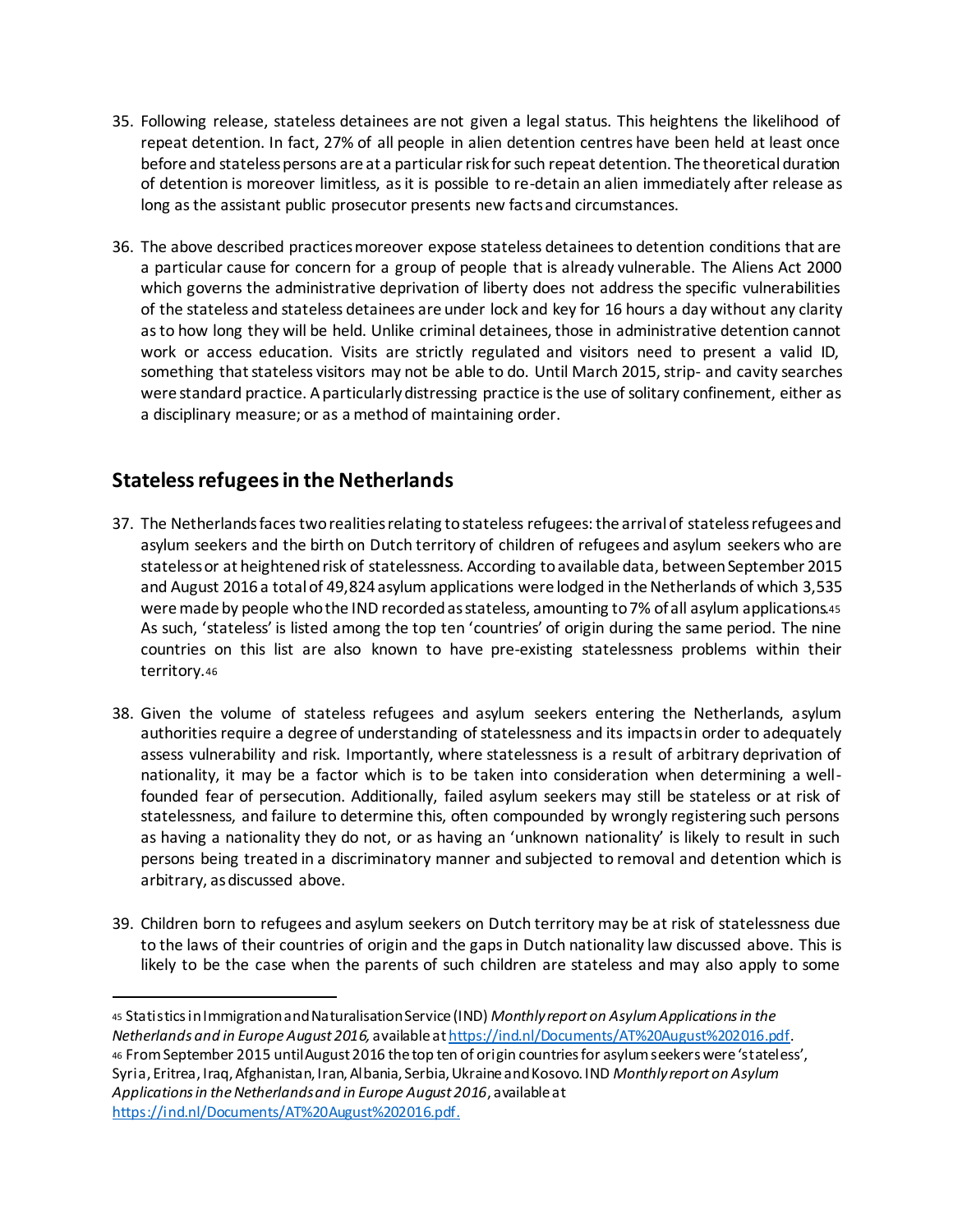children whose parents hold a nationality. Gender discriminatory nationality laws may for example prevent a mother from passing nationality to her children.<sup>47</sup> The main challenge here is to ensure the right to a nationality for these children, ideally through a provision in the national law that enables otherwise stateless children born on Dutch territory to acquire Dutch citizenship that is in accordance with Article 7 CRC and Article 1 of the 1961 Convention and the guiding interpretation thereof by the UNHCR,<sup>48</sup> thereby ensuring that all children can enjoy their right to a nationality.

#### **Recommendations**

- 40. Drawing on the information provided in this submission, we urge Member States to make the following recommendations to the Netherlands:
	- I. Ensure that every child born in the Netherlands who would otherwise be stateless, has the right to acquire Dutch nationality in accordance with the international obligations of the Netherlands under the Convention on the Rights of the Child, 1961 Convention on the Reduction of Statelessness and European Convention on Nationality. In particular, ensure that the principles of non-discrimination and the best interests of the child are adhered to at all times and that systems for the effective identification of children who would otherwise be stateless are implemented to allow for the application of the requisite safeguards in practice.
	- II. Align proposed amendments to the Dutch Nationality Act with the international law obligations of the Netherlands and the most recent recommendations of the Committee on the Rights of the Child. In particular, ensure that no child is discriminated against or punished for the status, actions or inactions of their parents or guardians, and do away with unnecessary residency requirements which exclude some children who would otherwise be stateless from accessing Dutch nationality.
	- III. Expedite efforts to introduce a statelessness determination procedure, which is accessible to all persons on the territory of the Netherlands, regardless of their legal status. The procedure should follow the procedural safeguards set out in UNHCR's Handbook on Protection of Stateless Persons and should provide persons recognised as stateless with a legal status, protection and guaranteed access to basic humanrights, in accordance with the international obligations of the Netherlands. Also ensure that identity documents are issued to all recognised stateless people – regardless of their residence status.
	- IV. Do away with the legal residence requirement for parents to register children in the Basic Registration of Persons Database.

<sup>47</sup> This is the case under the Syrian nationality law and several of the other countries in the aforementioned list of principal countries of origin of asylum seekers in the Netherlands. There has moreover been some media reporting on this issue, including Thomson Reuters Foundation, *European refugee crisis risks creating generation of stateless children,* September 2015, available at: http://www.trust.org/item/20150920230231-jdujs.

<sup>48</sup> UNHCR, *Guidelines on Statelessness No. 4: Ensuring Every Child's Right to Acquire a Nationality through Articles 1-4 of the 1961 Convention on the Reduction of Statelessness* (21 December 2012) HCR/GS/12/04. Available at http://www.unhcr.org/protection/statelessness/5465c9ff9/guidelines-statelessness-nr-4-ensuring-childs-rightacquire-nationality.html.